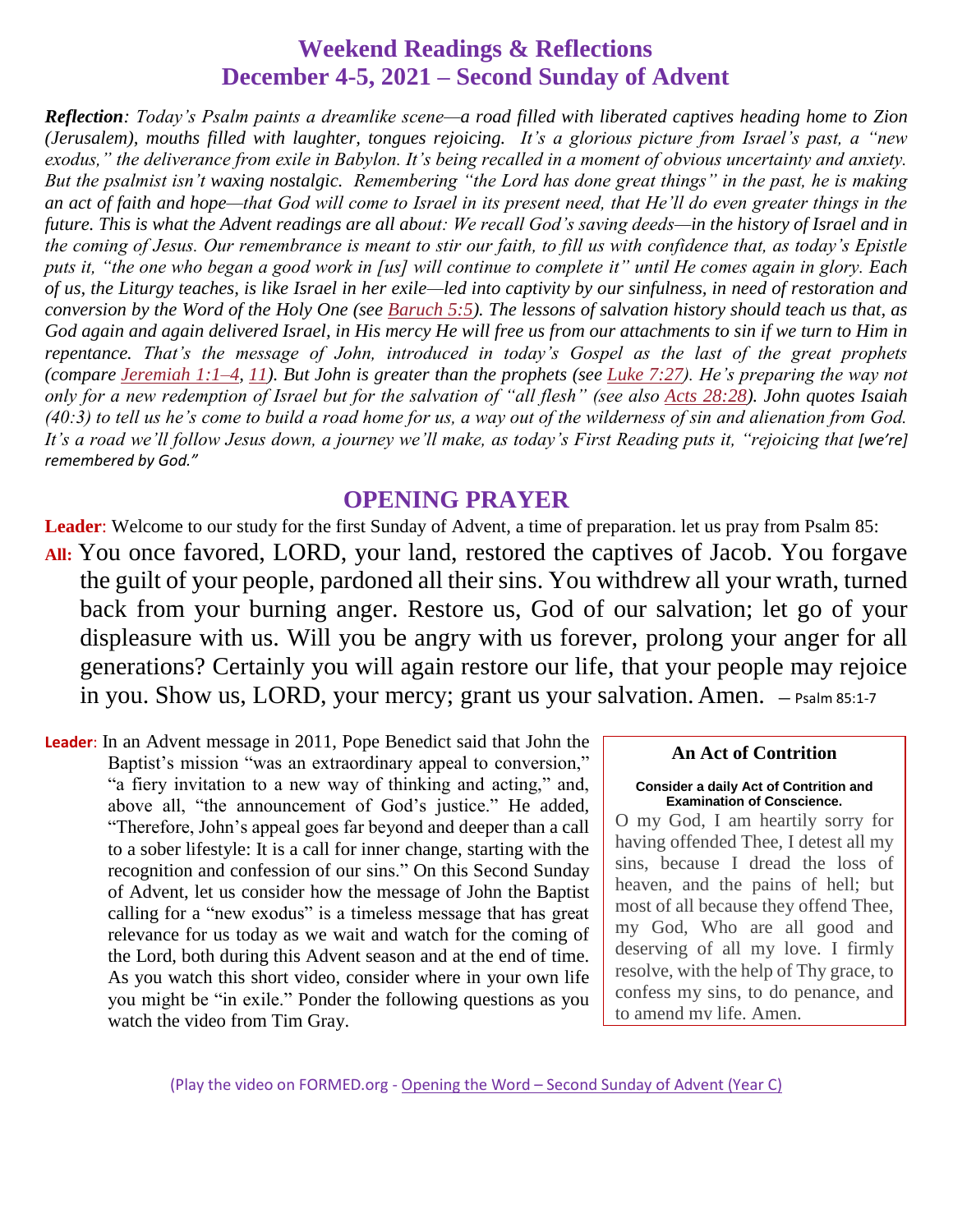## **FIRST READING** ~ Baruch 5:1-9 ~

Jerusalem, take off your robe of mourning and misery; put on the splendor of glory from God forever: wrapped in the cloak of justice from God, bear on your head the mitre that displays the glory of the eternal name. For God will show all the earth your splendor: you will be named by God forever the peace of justice, the glory of God's worship. Up, Jerusalem! stand upon the heights; look to the east and see your children gathered from the east and the west at the word of the Holy One, rejoicing that they are remembered by God. Led away on foot by their enemies they left you: but God will bring them back to you borne aloft in glory as on royal thrones. For God has commanded that every lofty mountain be made low, and that the age-old depths and gorges be filled to level ground, that Israel may advance secure in the glory of God. The forests and every fragrant kind of tree have overshadowed Israel at God's command; for God is leading Israel in joy by the light of his glory, with his mercy and justice for company.

*The Prophet Baruch shares a beautiful image for Advent. Have you noticed when you take off old clothes and put on new clothes there is a sense of joy and a new attitude? In ancient times, when a significant transformation happened a new name was also given. Like last week, Jerusalem - which is us in the Church today - is invited to prepare by shaking off the old and putting on the cloak of justice. And, our new name is to be Peace of Justice.* 

 *What old ways of mourning and misery would you like to leave behind this advent season? How could your life reflect God's hope for you of peace and justice, glory and worship?*

*The city of Jerusalem is on a hill. The view from the top of the Temple could see all peoples coming from every direction.* 

 *Can you glimpse God's hope wanting us to stand up and invite everyone home to Church this Christmas? Through us, mountains and gorges - difficult pathways - will be made level ground so people can return easily. Mercy and justice will be our story and song. Do you know anyone who is experiencing an obstacle to returning to God? The Church? What earthmoving help could you offer personally to them?*

#### **SECOND READING** ~ 1 Thessalonians 3:12-4:2 ~

Brothers and sisters: I pray always with joy in my every prayer for all of you, because of your partnership for the gospel from the first day until now. I am confident of this, that the one who began a good work in you will continue to complete it until the day of Christ Jesus. God is my witness, how I long for all of you with the affection of Christ Jesus. And this is my prayer: that your love may increase ever more and more in knowledge and every kind of perception, to discern what is of value, so that you may be pure and blameless for the day of Christ, filled with the fruit of righteousness that comes through Jesus Christ for the glory and praise of God.

*Paul had a special place in his heart for the Community at Philippi. Paul wrote this letter to them while in prison, facing a death sentence. They had provided financial assistance for his missionary journeys and now supported him in prison. He invites them to discern what is of value in their lives.* 

 *At the end of the year consider evaluating your life positively: what has helped you in purity? What areas of your life are blameless? How have you shown righteousness? How could you develop these experiences and practices more?*

*Righteousness is an interesting word. In the Old Testament it was a title that was given by the poor to those who lifted up the poor. A rich person could not give this title to themselves.*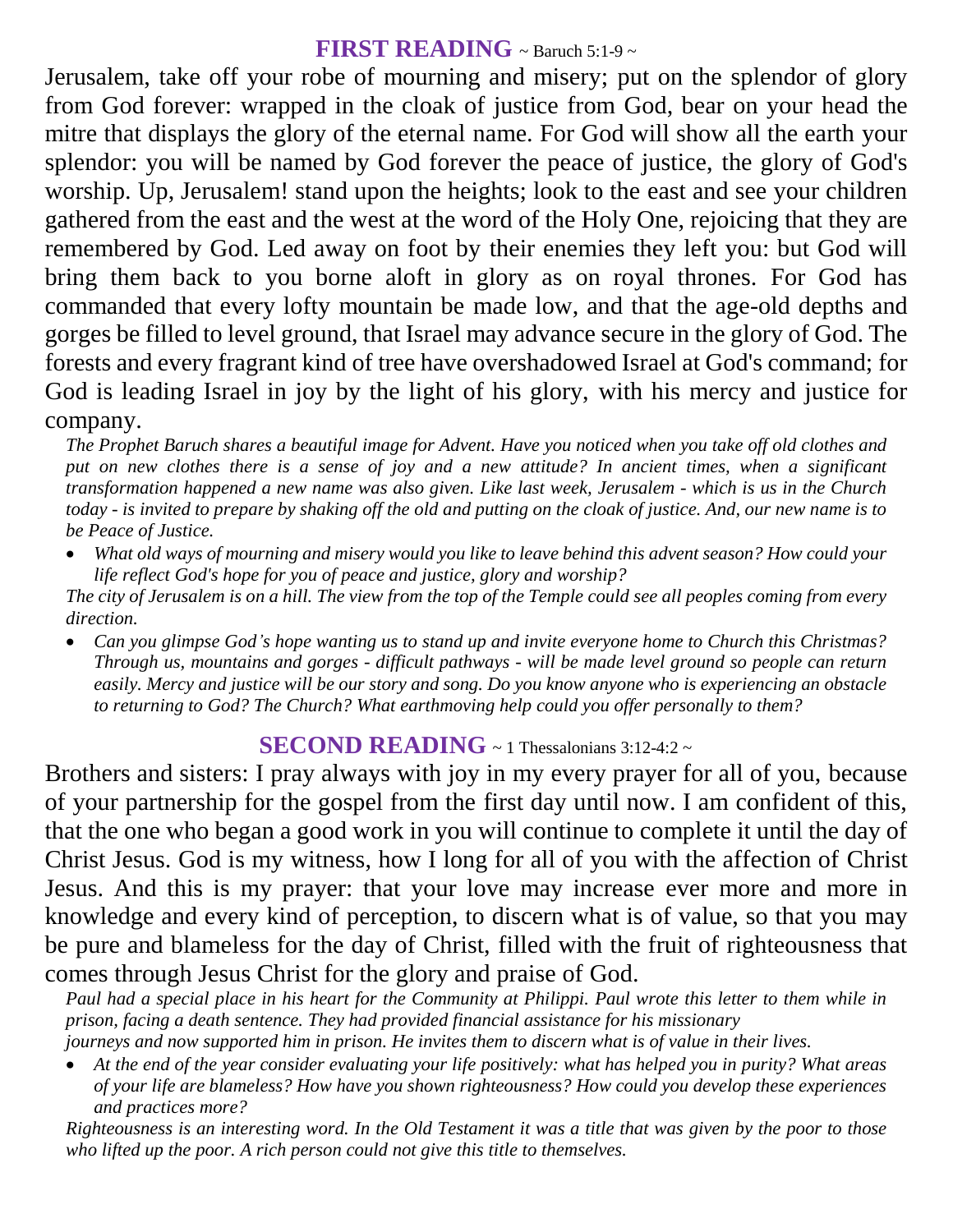*Reflecting upon the year, would the poor give you the title righteous? In what ways have you lifted them up? Was it charity or justice?*

### **GOSPEL** ~ Luke 3:1-6 <sup>~</sup>

In the fifteenth year of the reign of Tiberius Caesar, when Pontius Pilate was governor of Judea, and Herod was tetrarch of Galilee, and his brother Philip tetrarch of the region of Ituraea and Trachonitis, and Lysanias was tetrarch of Abilene, during the high priesthood of Annas and Caiaphas, the word of God came to John the son of Zechariah in the desert. John went throughout the whole region of the Jordan, proclaiming a baptism of repentance for the forgiveness of sins, as it is written in the book of the words of the prophet Isaiah:

A voice of one crying out in the desert: "Prepare the way of the Lord, make straight his paths. Every valley shall be filled and every mountain and hill shall be made low. The winding roads shall be made straight, and the rough ways made smooth, and all flesh shall see the salvation of God."

*Luke, like St Paul, is aware of a claim by courts and rulers that these Christian disciples are mad. Making up strange stories! Luke insists the evidence and life of Jesus is historical. Christianity started in a particular place and time in history. In the 15th year... etc. With a great twist Luke lines up the different rulers of the time. Traditionally when rulers returned victorious from battle, people would line the streets and shout triumphantly: ʻLord, Savior!' Luke is turning attention to the true Savior - Jesus - whose preparation victory voice is John the Baptist.* 

*How would you personally describe Jesus as savior?*

*Celebrating the advent practice of reconciliation (confession) encourages us to prepare our hearts. When a great King visited a city, workers were sent to straighten pathways, cut into mountains, level valleys. Consider the effort involved to welcome the King! Reflect on this image and the famous words of John.*

*What needs to be straightened out and filled in? How much effort will you put into Advent?*

#### **MEDITATION**

Luke the evangelist tells us that the "word of God came to John in the wilderness" (Luke 3:2). Who was John the Baptist and what is the significance of the word which he received and delivered to the people of his day? Luke tells us that John was the son of Zechariah, a priest who served in the temple at Jerusalem. John stood at a pivotal juncture in the history of God's dealing with his people. He bridged the Old and New Testaments, also known as the Old and New Covenants which God made with his people.

John's prophetic calling and mission preceded his conception and birth. The angel had announced to Zechariah that his barren wife will conceive a son, and "you shall call his name John," and "he will be filled with the Holy Spirit even from his mother's womb" (Luke 1:13,15).

In dramatic fashion Luke tells us when John appeared on the world scene. Luke lists a few of the key reigning rulers in John's era, including Tiberius Caesar of Rome (Luke 3:1). These rulers pale in reference to the man who now stood at the door of a new era of grace and salvation for the world. John's mission was to prepare the way for God's